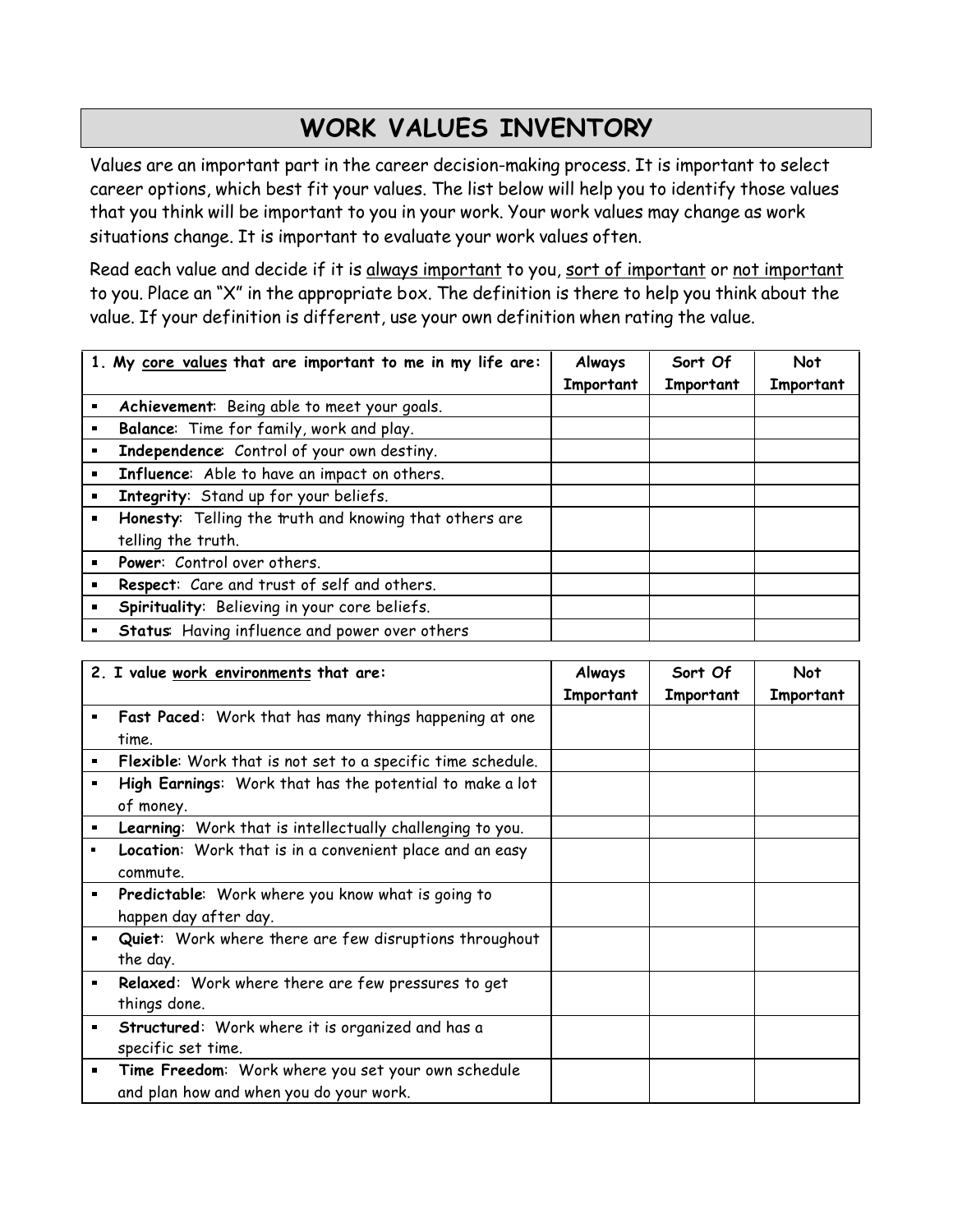|                | 3. I value work interactions with co-workers who support: | Always    | Sort Of   | Not       |
|----------------|-----------------------------------------------------------|-----------|-----------|-----------|
|                |                                                           | Important | Important | Important |
|                | Competition: Work where you compete with others.          |           |           |           |
|                | Diversity: Work where there are people with different     |           |           |           |
|                | ethnic backgrounds.                                       |           |           |           |
| $\blacksquare$ | Friendships: Work where you socialize with your co-       |           |           |           |
|                | workers.                                                  |           |           |           |
|                | Leadership: Work where there are good leaders managing    |           |           |           |
|                | the organization.                                         |           |           |           |
|                | Management: Work where there is strong management.        |           |           |           |
|                | Open Communication: Work where information is not held    |           |           |           |
|                | back from employees.                                      |           |           |           |
|                | Recognition: Work where you are acknowledged for your     |           |           |           |
|                | work and contribution.                                    |           |           |           |
|                | Support: Work where you help and support each other.      |           |           |           |
|                | Teamwork: Work where working together is important.       |           |           |           |
|                | Trust: Work where you can count on each other.            |           |           |           |

|                | 4. I value work activities that are:                                             | Always<br>Important | Sort Of<br>Important | <b>Not</b><br>Important |
|----------------|----------------------------------------------------------------------------------|---------------------|----------------------|-------------------------|
|                | Analytical: Work that requires interpretation of data<br>and information.        |                     |                      |                         |
| $\blacksquare$ | Challenging: Work that is mentally or physically<br>challenging.                 |                     |                      |                         |
|                | Creative: Work that uses imagination and creative<br>talents to produce results. |                     |                      |                         |
| $\blacksquare$ | Helping: Work that is helping people.                                            |                     |                      |                         |
| $\blacksquare$ | Leading Edge: Work on new and innovative products or                             |                     |                      |                         |
|                | projects.                                                                        |                     |                      |                         |
| $\blacksquare$ | Physical: Work that has a lot of physical activity.                              |                     |                      |                         |
| п              | Public Contact: Work that has daily interaction with the                         |                     |                      |                         |
|                | public.                                                                          |                     |                      |                         |
| $\blacksquare$ | Research: Work that searches for new information.                                |                     |                      |                         |
| п              | Risk Taking: Work that may be dangerous or risky.                                |                     |                      |                         |
|                | Variety: Work where many different tasks are done<br>during the day.             |                     |                      |                         |

a sa kabilang sa kalawang sa kalawang sa kalawang sa kalawang sa kalawang sa kalawang sa kalawang sa kalawang